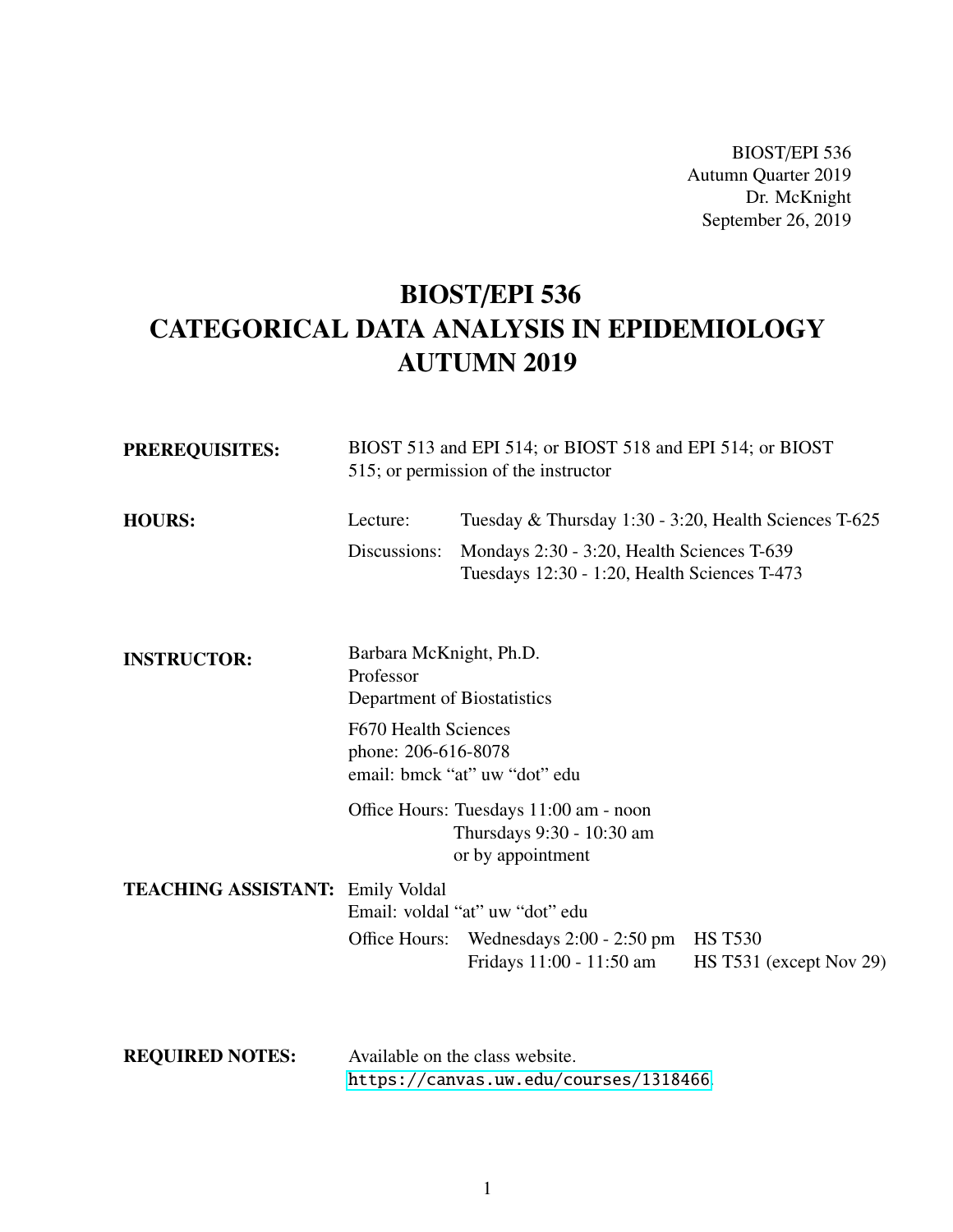| <b>OPTIONAL TEXTS:</b><br>(on reserve in HS<br>library)  | Breslow N. and Day N., Statistical Methods in Cancer Research,<br>Volume 1: The Analysis of Case Control Studies. IARC<br>Scientific Publications No. 32, Lyon, 1980.<br>A free .pdf version of this text is available for download from the<br>International Agency for Research Cancer here. |  |
|----------------------------------------------------------|------------------------------------------------------------------------------------------------------------------------------------------------------------------------------------------------------------------------------------------------------------------------------------------------|--|
|                                                          | Hosmer and Lemeshow: Applied Logistic Regression, 3rd ed<br>Wiley, 2013. Available free as .pdf through UW libraries here.                                                                                                                                                                     |  |
|                                                          | Kleinbaum D, Klein M, Logistic regression: a self-learning text.<br>Third Edition. New York: Springer, 2010. Available free as a<br>.pdf through UW libraries here.                                                                                                                            |  |
| <b>RECOMMENDED</b><br><b>BOOKS:</b><br>(on reserve in HS | Borgan et al. Handbook of Statistical Methods for<br>Case-Control Studies CRC Press, Chapman and Hall, Boca<br>Raton, 2018.                                                                                                                                                                    |  |
| library)                                                 | Clayton & Hills: Statistical Models in Epidemiology. Oxford<br>University Press, Oxford, 2013. Available as online ebook and<br>for partial .pdf download through UW libraries here.                                                                                                           |  |
|                                                          | Collett: Modelling Binary Data. 2nd edition, Chapman and Hall,<br>Boca Raton, 2003.                                                                                                                                                                                                            |  |
|                                                          | Harrel, F: Regression Modelling Strategies. Springer, New York,<br>2001. Available free as .pdf through UW libraries here.                                                                                                                                                                     |  |
|                                                          | Jewell, NP: Statistics for Epidemiology, Chapman and Hall,<br>Boca Raton, 2004.                                                                                                                                                                                                                |  |
|                                                          | Keogh R.H. and Cox D.R. Case-Control Studies. Cambridge U<br>Press, Cambridge 2014. Available free as a .pdf through UW<br>libraries here.                                                                                                                                                     |  |
|                                                          | Pearl, J. Causality: Models, Reasoning and Inference. 2nd<br>Edition. Cambridge Univ. Press, Cambridge, 2009. Available as<br>online ebook and for partial .pdf downlaod through UW libraries<br>here.                                                                                         |  |
|                                                          | VanderWeele. T.J. Explanation in Causal Inference:<br>Methods for Mediation and Interaction., Oxford University<br>Press, Oxford 2018. Available as online ebook and for partial<br>.pdf download through UW libraries here.                                                                   |  |
|                                                          | Vittinghoff, E., Glidden, DV, Shiboski, SC. (2006).<br>Regression Methods in Biostatistics: Linear, Logistic, Survival,<br>and Repeated Measures Models Springer-Verlag New York.<br>Available free as .dpf through UW libraries here.                                                         |  |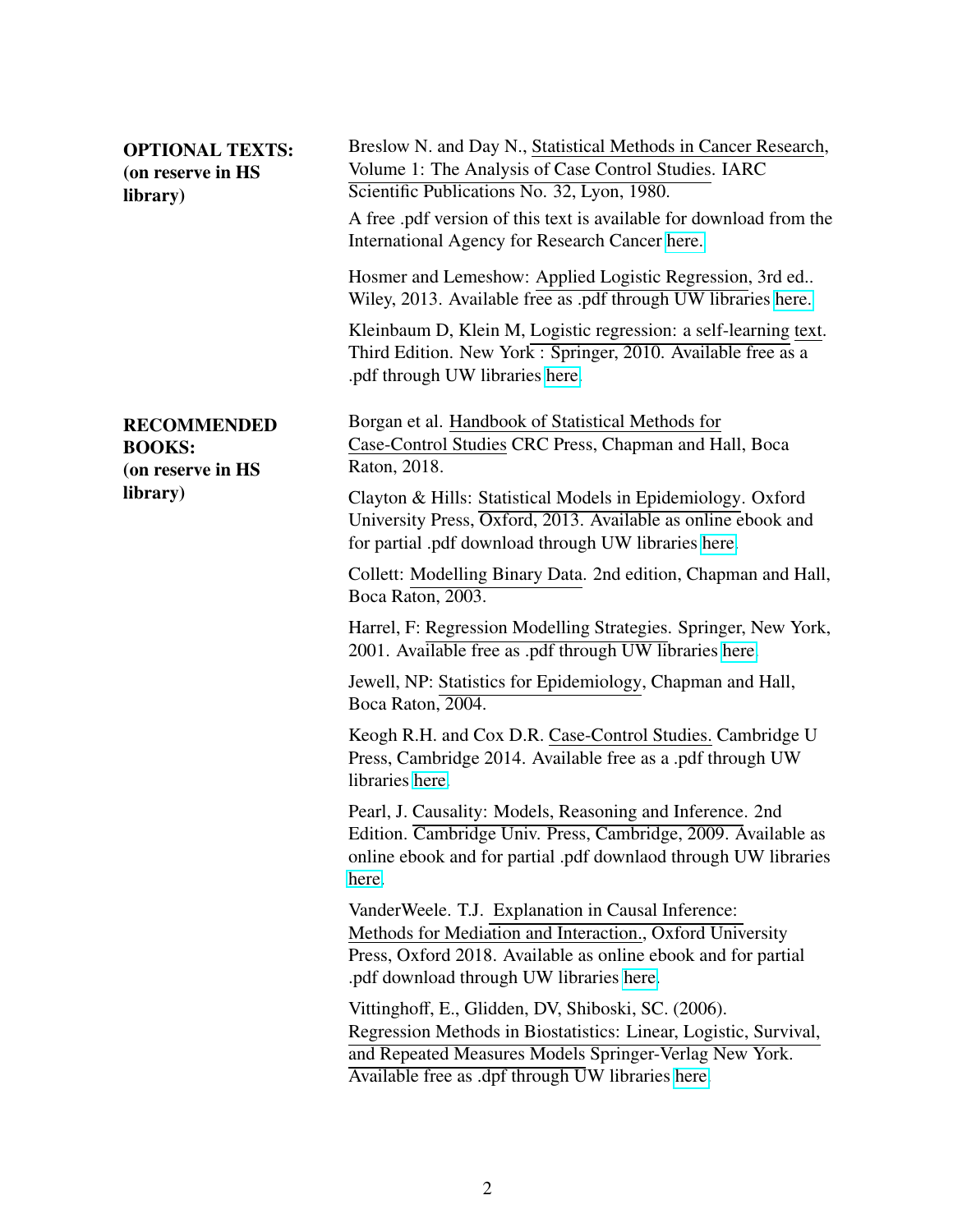| <b>COMPUTER</b><br><b>SOFTWARE:</b> | We will be using the statistical package R<br>(https://www.r-project.org/) with front end R Studio<br>(https://www.rstudio.com/). Both are available at no cost<br>for Windows, Mac and Linux operating systems. Every student<br>is required to have a laptop computer with these installed, and<br>you are encouraged to install them yourself before the first<br>discussion section. We will be using these for exercises in class<br>and in discussion sections and you will use them on homework<br>and the data analysis project. If you do not own a laptop<br>computer, you may borrow one for the quarter from the Student<br>Technology Fee Loan Program (https://itconnect.uw.edu/<br>service/student-technology-loan-program/) |
|-------------------------------------|---------------------------------------------------------------------------------------------------------------------------------------------------------------------------------------------------------------------------------------------------------------------------------------------------------------------------------------------------------------------------------------------------------------------------------------------------------------------------------------------------------------------------------------------------------------------------------------------------------------------------------------------------------------------------------------------------------------------------------------------|
| <b>CLASS WEBSITE:</b>               | Homework assignments, readings, data, lecture notes, and videos<br>of class sessions will be available on the class Canvas website:<br>https://canvas.uw.edu/courses/1318466.                                                                                                                                                                                                                                                                                                                                                                                                                                                                                                                                                               |
|                                     | A class discussion board, maintained by Emily, will also be<br>available there.                                                                                                                                                                                                                                                                                                                                                                                                                                                                                                                                                                                                                                                             |
|                                     | If you are registered for the course, you should have automatic<br>access through the Canvas link on your myUW web page. If<br>you must register late and need access before you register, please<br>email me with a request using your UW email address so I can<br>use your uwnetid to give you access.                                                                                                                                                                                                                                                                                                                                                                                                                                   |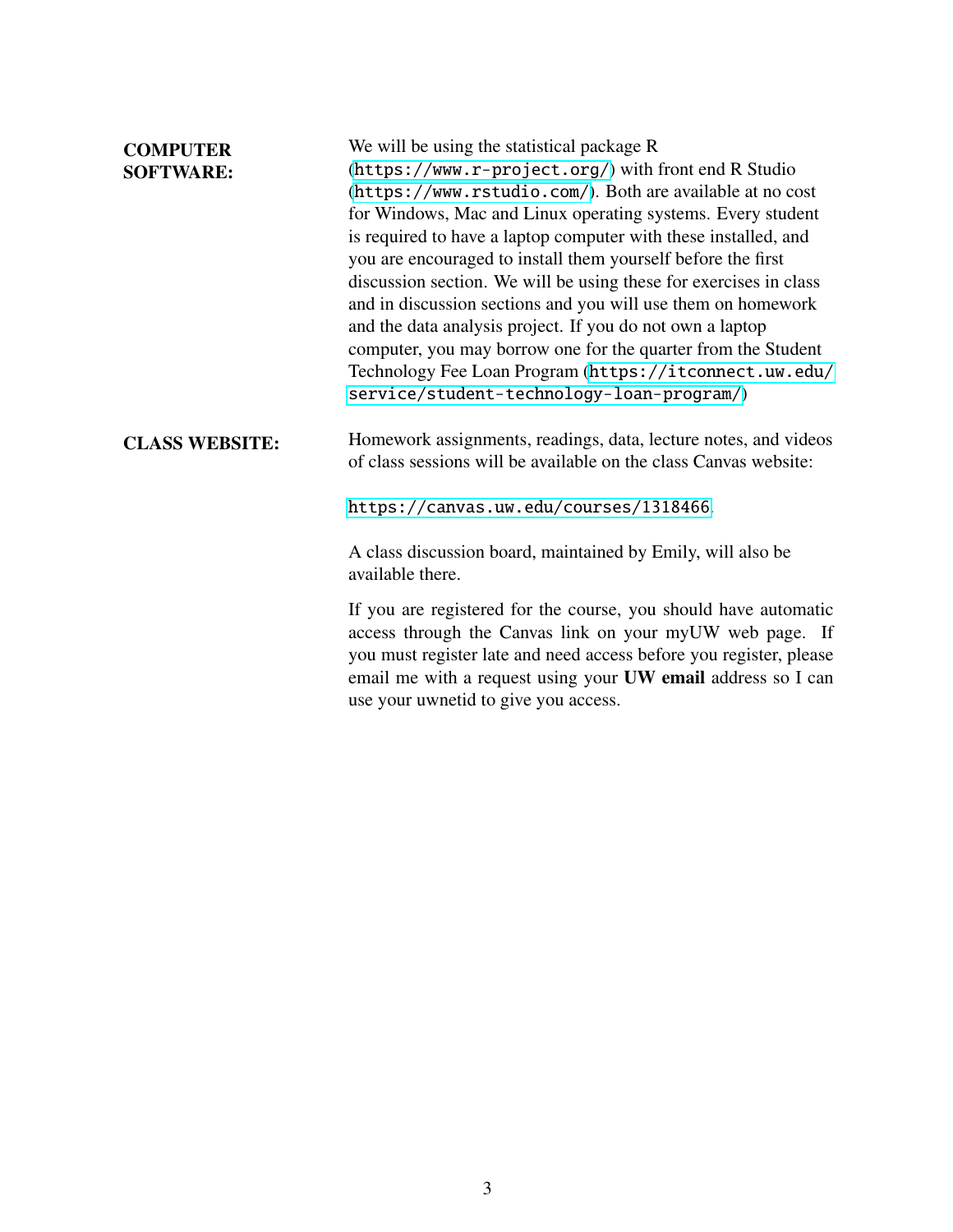| <b>POLL EVERWHERE:</b> | Starting next week, we will be using the Poll Everywhere<br>audience response system in class. We will be using daily<br>mini-quizzes with responses posted to Poll Everwhere in class<br>this quarter. There are several reasons for this: 1) to give me<br>feedback on how much you know and what misconceptions you<br>might have before I begin a topic, so I can better address what<br>you need; 2) to help you practice remembering material we have<br>covered; 3) to give you practice applying what we have learned<br>and solving problems using the skills you are learning with<br>immediate feedback; and 4) to communicate regularly to you my<br>expectations for your mastery of the material we have covered. |
|------------------------|---------------------------------------------------------------------------------------------------------------------------------------------------------------------------------------------------------------------------------------------------------------------------------------------------------------------------------------------------------------------------------------------------------------------------------------------------------------------------------------------------------------------------------------------------------------------------------------------------------------------------------------------------------------------------------------------------------------------------------|
|                        | After some Poll Everywhere questions you will be asked to pair<br>up and discuss your answers with a neighbor, and then<br>sometimes asked to complete a second poll for the same<br>question. To begin a class discussion, I may also call on you to<br>explain your pair's thinking to the rest of the class; if you do not<br>feel prepared to describe your pair's thinking, you may pass and<br>I will choose someone else.                                                                                                                                                                                                                                                                                                |
|                        | To get ready to use Poll Everywhere, please go to the site (https:<br>//itconnect.uw.edu/learn/tools/polleverywhere/),<br>click on Poll Takers: Set Up Your Account and Log In, and set<br>up your account if you do not already have one.                                                                                                                                                                                                                                                                                                                                                                                                                                                                                      |
| <b>BRING TO CLASS:</b> | To be able to participate in classroom exercises, please bring ei-<br>ther a tablet or notebook and pen or pencil to class and a phone,<br>tablet or laptop to participate in Poll Everywhere polls. Please                                                                                                                                                                                                                                                                                                                                                                                                                                                                                                                     |

bring a laptop to Discussion sections.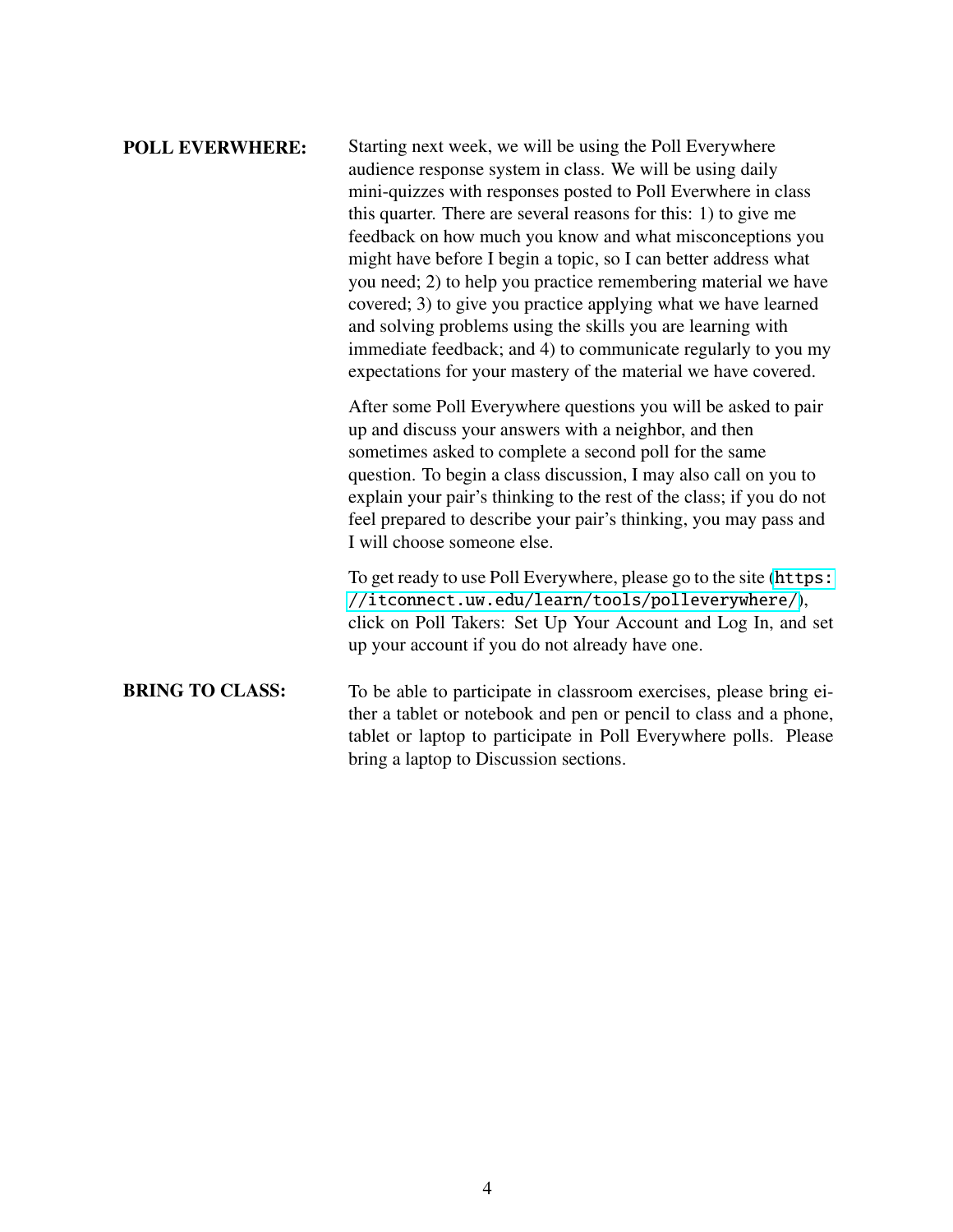# ACCESS AND ACCOMODATIONS:

Your experience in this class is important to me. If you have already established accommodations with Disability Resources for Students (DRS), please communicate your approved accommodations to me at your earliest convenience so we can discuss your needs in this course.

If you have not yet established services through DRS, but have a temporary health condition or permanent disability that requires accommodations (conditions include but not limited to; mental health, attention-related, learning, vision, hearing, physical or health impacts), you are welcome to contact DRS at 206-543-8924 [uwdrs@uw.edu](mailto:uwdrs@uw.edu) or <http://depts.washington.edu/uwdrs/>. DRS offers resources and coordinates reasonable accommodations for students with disabilities and/or temporary health conditions. Reasonable accommodations are established through an interactive process between you, your instructor(s) and DRS. It is the policy and practice of the University of Washington to create inclusive and accessible learning environments consistent with federal and state law.

# **RELIGIOUS** ACCOMODATIONS:

Washington state law requires that UW develop a policy for accommodation of student absences or significant hardship due to reasons of faith or conscience, or for organized religious activities. The UWs policy, including more information about how to request an accommodation, is available at Faculty Syllabus Guidelines and Resources. Accommodations must be requested within the first two weeks of this course using the Religious Accommodations Request form available at [https://registrar.washington.](https://registrar.washington.edu/students/religious-accommodations-request/) [edu/students/religious-accommodations-request/](https://registrar.washington.edu/students/religious-accommodations-request/).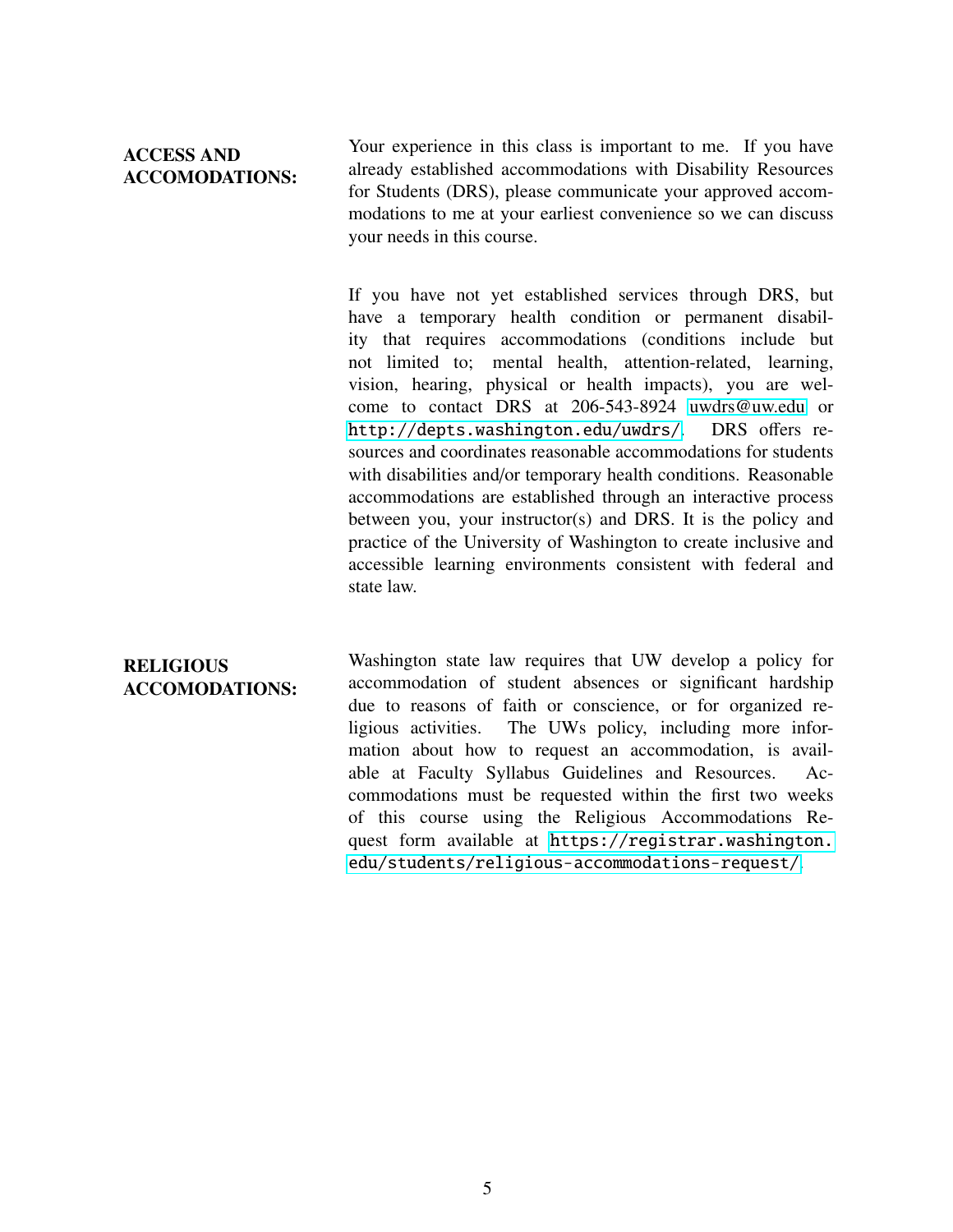# HOMEWORK: Homework will be assigned regularly throughout the quarter, and you will always be given a week to complete it.

I view the homework in this class as an important part of the process of your learning. You are encouraged to do the best work you can. It is fine to work together with others on written homeworks to solve problems and/or to ask Emily or me for answers to questions about how to do something in R. However, I expect that your written homework gives a summary of your personal understanding of the answers, independent of of others. Late homework will not be accepted.

Homework will be marked 10 points if it represents a good faith effort to answer all parts of all questions and answers are substantially correct, and 8 if all but one or two small parts of questions are answered with a good faith effort or there are substantive errors in the answer to at least one problem, and 5 if there are substantive errors on more than one problem. More incomplete homework will be scored zero.

After homework has been graded and the key posted, you are expected to read the key, and study it if necessary, so that you are able to answer the questions without reference to the key.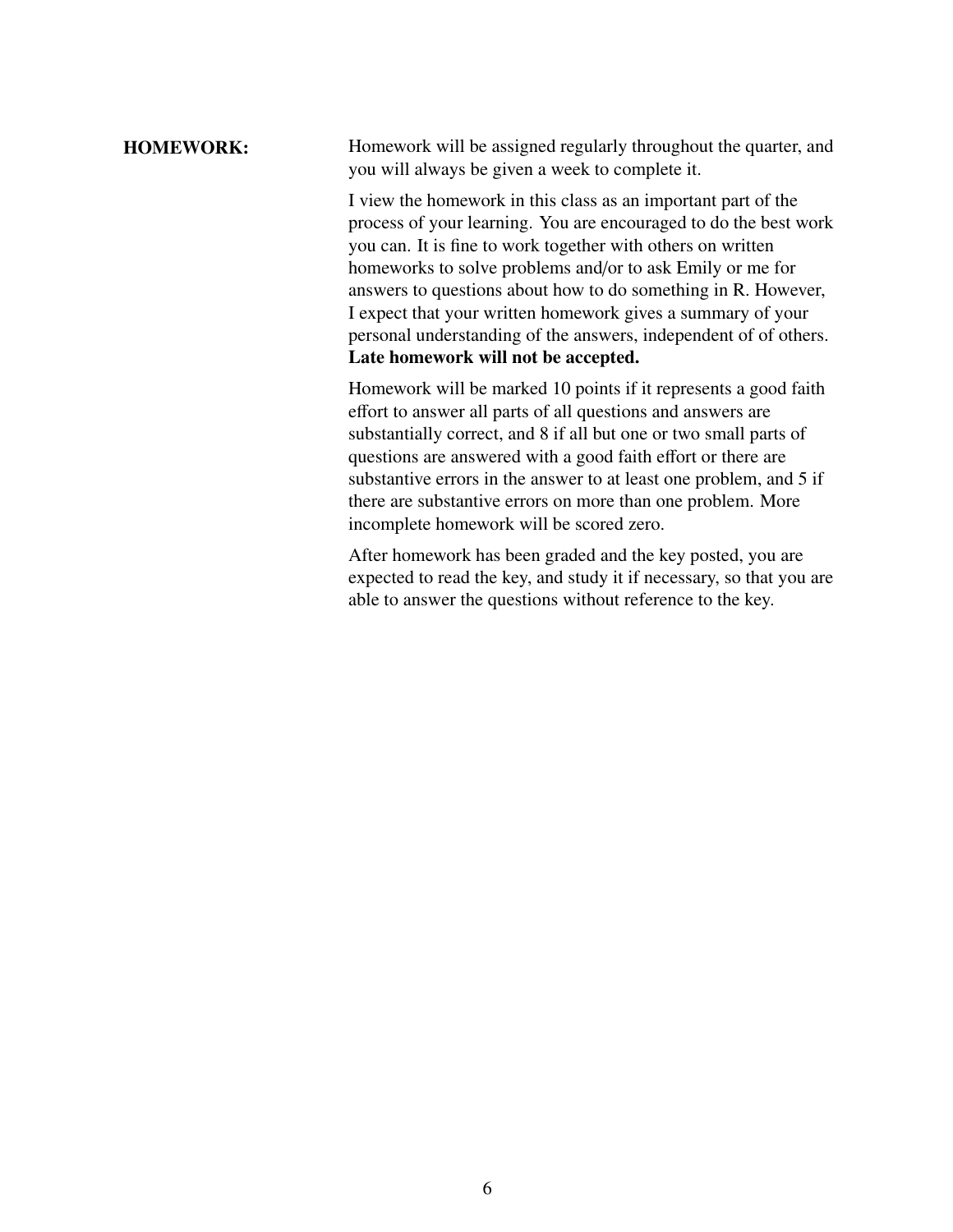| <b>PROJECT:</b>                      | A data analysis project will be assigned by mid-quarter. You will<br>be assigned to a group and asked to work together to analyze data<br>from an Epidemiologic case-control study and write an article re-<br>porting your results.                                                                                                                                                                                                                                                                                                                                                                                                                                                                        |
|--------------------------------------|-------------------------------------------------------------------------------------------------------------------------------------------------------------------------------------------------------------------------------------------------------------------------------------------------------------------------------------------------------------------------------------------------------------------------------------------------------------------------------------------------------------------------------------------------------------------------------------------------------------------------------------------------------------------------------------------------------------|
| <b>ACADEMIC</b><br><b>INTEGRITY:</b> | Students at the University of Washington (UW) are expected to<br>maintain the highest standards of academic conduct, professional<br>honesty, and personal integrity.                                                                                                                                                                                                                                                                                                                                                                                                                                                                                                                                       |
|                                      | The UW School of Public Health (SPH) is committed to uphold-<br>ing standards of academic integrity consistent with the academic<br>and professional communities of which it is a part. Plagiarism,<br>cheating, and other misconduct are serious violations of the Uni-<br>versity of Washington Student Conduct Code (WAC 478-120).<br>We expect you to know and follow the university's policies on<br>cheating and plagiarism, and the SPH Academic Integrity Policy.<br>Any suspected cases of academic misconduct will be handled<br>according to University of Washington regulations. For more<br>information, see the University of Washington Community<br>Standards and Student Conduct website. |
|                                      | Please note that all of the following count as academic miscon-<br>duct: using a cellphone or other communication device to com-<br>municate with others during an exam, talking or sharing answers<br>during an exam (unless specifically directed to do so by the in-<br>structor during some discussion-based exam portions).                                                                                                                                                                                                                                                                                                                                                                            |
| <b>EMAIL:</b>                        | I am happy to answer email questions when I have time, but I am<br>not often able to give prompt replies except during office hours<br>when no students are in attendance. Sending email is usually not<br>the most efficient option for you to get your questions answered:<br>it usually ends up taking you less time to attend my or Emily's<br>office hours, and we encourage you to do so.                                                                                                                                                                                                                                                                                                             |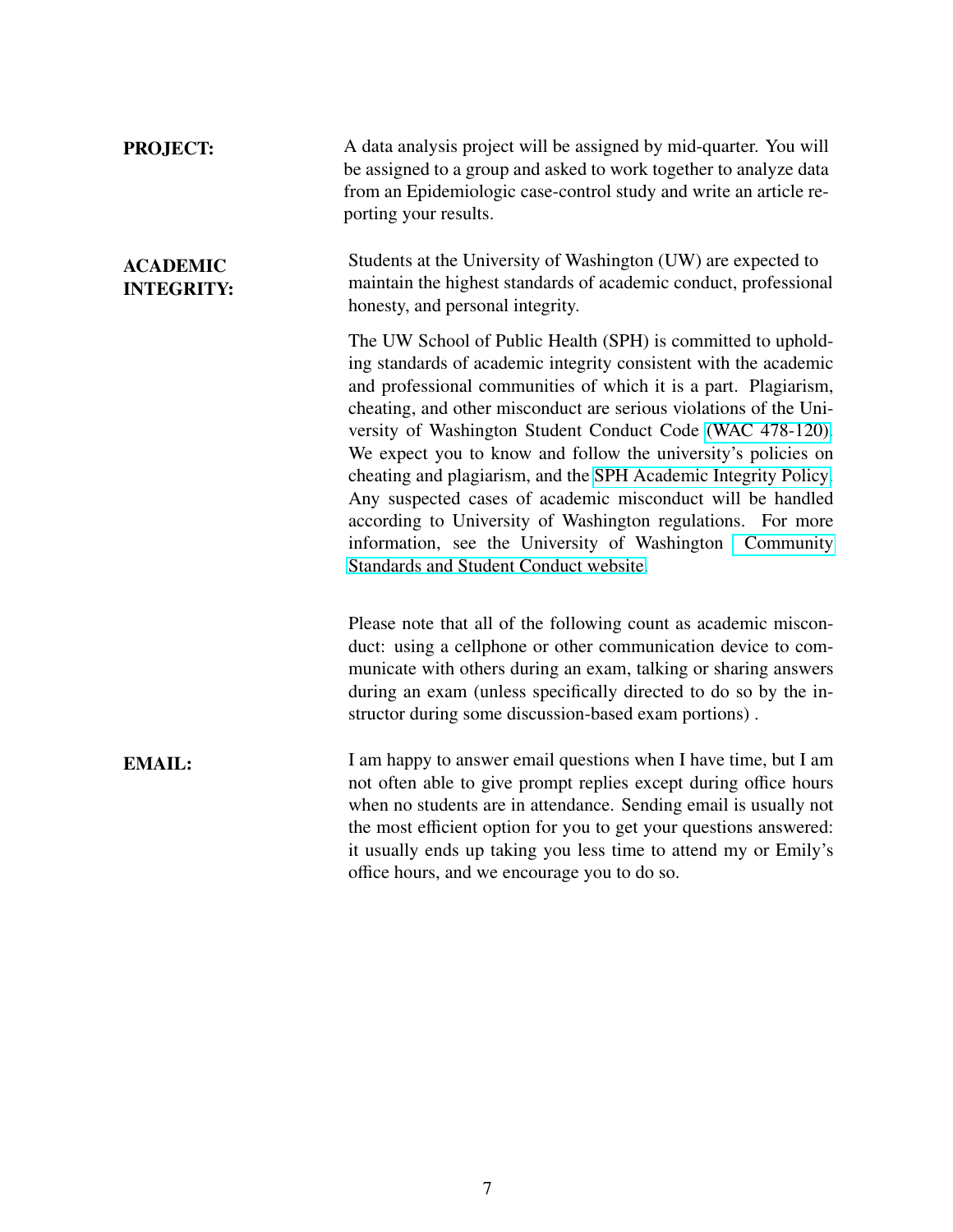# LEARNING ENVIRONMENT:

I take seriously my role as an advocate for your learning in this class. In addition to providing information, assignments and activities that I hope will support your learning, I will do my best to help us maintain the classroom as a supportive learning environment that respects diversity: gender identity, sexuality, disability, age, socioeconomic status, ethnicity, race, nationality, religion and culture. If you have a concern, I encourage you to communicate it to me. Please let me know ways to improve the effectiveness of the course for you personally, or for other students. If you make a request and you do not feel my response has been adequate, please contact the chair of the department at linoue ''at'' uw ''dot'' edu.

To maintain a respectful and welcoming classroom environment, I ask that we all commit to showing respect to each other both inside and outside of class.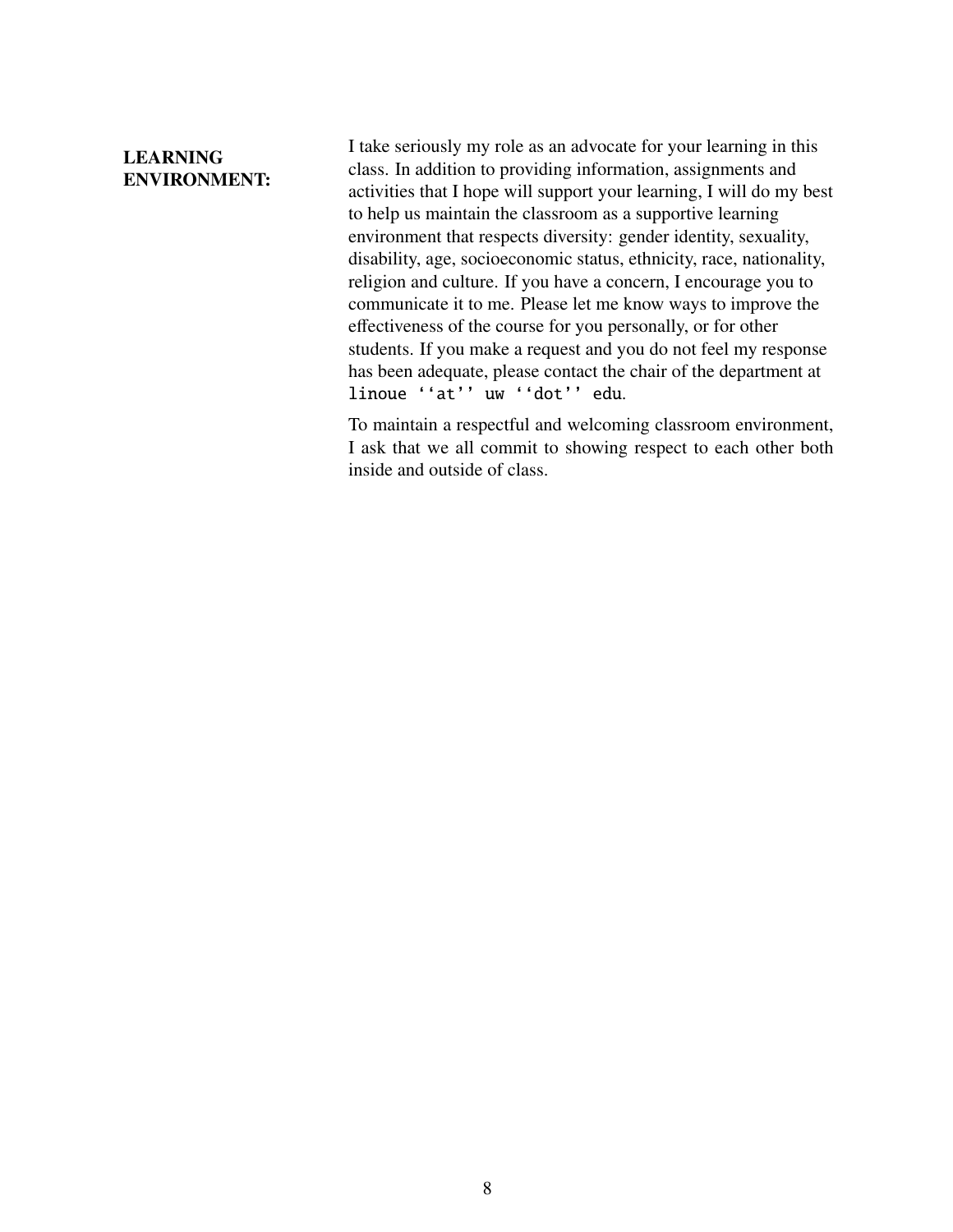| <b>COURSEWORK:</b> Homework |                                                                      | Regularly                       |  |
|-----------------------------|----------------------------------------------------------------------|---------------------------------|--|
|                             | Midterms: During the last<br>1.0 to 1.5 hours of class (closed book) | Th Oct 24, Th Nov 21            |  |
|                             | Data Analysis Project:                                               | Thursday, December 5 (9:00 am)  |  |
|                             | Final Exam:<br>(closed book)                                         | Fri December 13, $2:30-4:20$ pm |  |
| <b>GRADING:</b>             | Numerical class grades will be based on:                             |                                 |  |
|                             | Final Exam $(30\%)$ ,                                                |                                 |  |
|                             | Midterms $(40\%)$ ,                                                  |                                 |  |
|                             | Data Analysis Project (20%)                                          |                                 |  |
|                             | Homework (after dropping lowest score) $(10\%)$                      |                                 |  |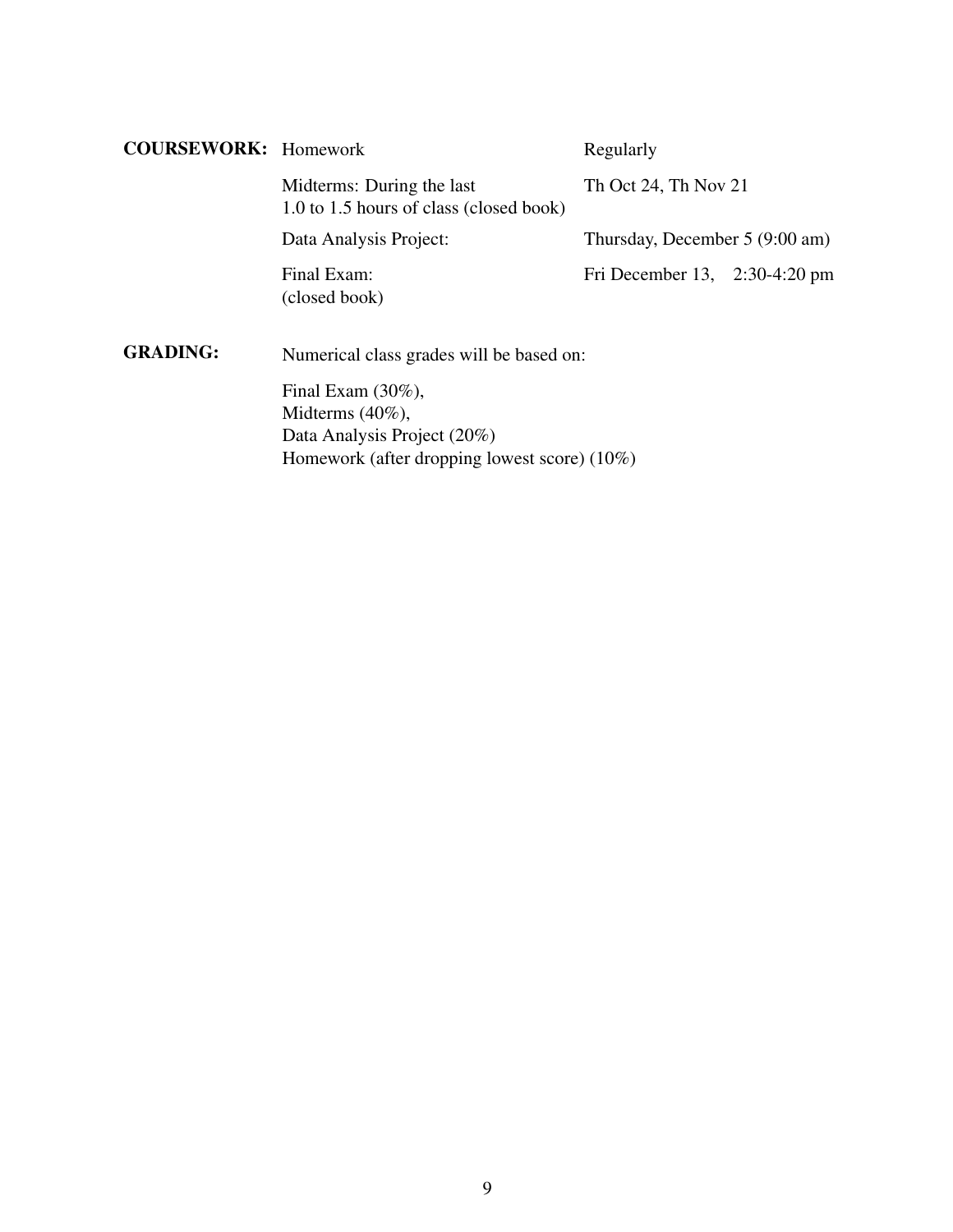BIOST/EPI 536 Autumn Quarter 2019 Dr. McKnight September 26, 2019

# BIOST/EPI 536 CATEGORICAL DATA ANALYSIS IN EPIDEMIOLOGY AUTUMN 2019 LEARNING OBJECTIVES

Upon entering this course, you are expected to have completed courses in introductory statistics or biostatistics, multiple regression, and categorical and censored survival data analysis. You should understand the basic statistical concepts of sampling variation, parameter estimation and statistical hypothesis tests. You should know how to fit multiple linear regression models, how to interpret regression coefficients in multiple linear regression models and how to perform hypothesis tests about regression coefficients. You should be familiar with case-control, cross-sectional and cohort study designs. You should know how to use simple statistical techniques for analyzing data from the binomial distribution including odds ratio estimation in  $2\times2$  tables and a series of  $2\times2$  tables, the Mantel-Haenszel test, and tests about the odds ratio from 2×K tables including tests for heterogeneity and tests for linear trend and departure from linear trend. After successfully completing this course, you can ordinarily expect to be able to:

- 1. Fit appropriate logistic regression models to data from epidemiologic case-control studies using R and evaluate the fit of these models.
- 2. Fit appropriate Poisson regression models to data from epidemiologic cohort studies using R and evaluate the fit of these models.
- 3. Interpret regression coefficients from logistic and Poisson regression models fit to case-control and cohort data and test hypotheses about them.
- 4. Describe the difference in interpretation between an odds ratio adjusted using regression and an odds-ratio adjusted using marginal methods.
- 5. Explain when logistic regression methods should be replaced by conditional logistic regression methods.
- 6. Conduct an appropriate analysis of epidemiologic case-control study data and document it so that someone else with the same data could reproduce the results.
- 7. Present results of analyses using logistic regression to readers who are not familiar with logistic regression.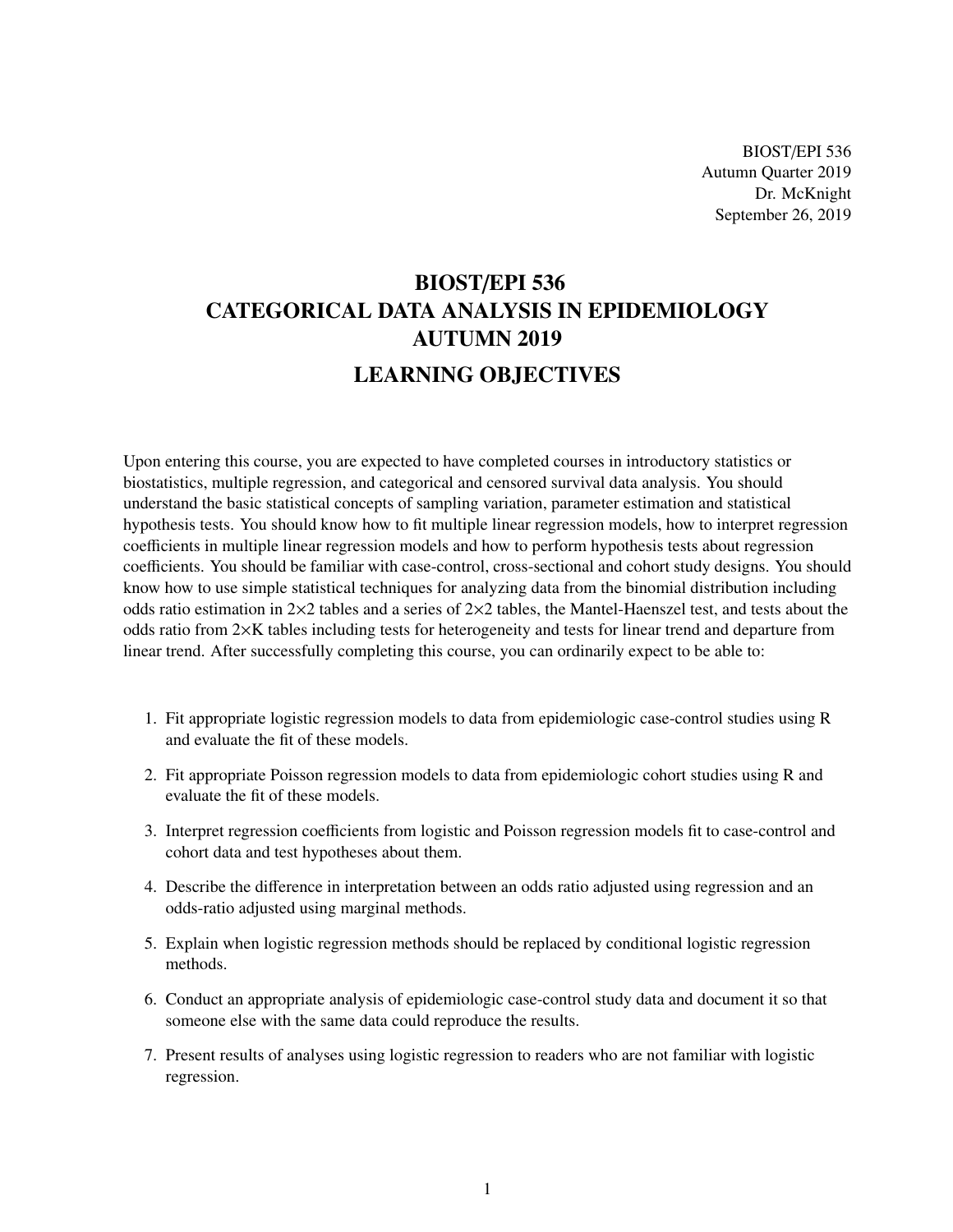BIOST/EPI 536 Autumn Quarter 2019 Dr. McKnight

# BIOST/EPI 536 CATEGORICAL DATA ANALYSIS IN EPIDEMIOLOGY COURSE OUTLINE

|    | <b>TOPIC</b> (approximate # days)                                                                                              | <b>TEXTBOOK READING</b>                      |
|----|--------------------------------------------------------------------------------------------------------------------------------|----------------------------------------------|
| 1. | <b>INTRODUCTION AND REVIEW (2)</b>                                                                                             |                                              |
|    | Measures of Disease Occurrence & Association<br>Confounding and Collapsibility<br>Marginal and Conditional Confounding Control | BD <sub>2</sub><br><b>BD</b> : 3.4           |
| 2. | <b>LOGISTIC REGRESSION (9)</b>                                                                                                 |                                              |
|    | Simplest Models in Cohort Studies                                                                                              | BD: $6.1$ ; $6.2$ ; HL: $6.2$ , $3.2$        |
|    | <b>Extension to Case/Control Studies</b>                                                                                       | BD: $6.3$ ; HL: $6.3$                        |
|    | General Logistic Model                                                                                                         | BD: 6.2; 6.3; HL 1.1-1.4; 2.1-2.2, 3.1       |
|    | Using R to Fit Logistic Regression Models                                                                                      |                                              |
|    | <b>Estimators and Test Statistics</b>                                                                                          | BD: 6.4; HL: 2.3, 2.4, 2.5; KK 5             |
|    | Categorical Confounder Adjustment Using Regression                                                                             | BD: 6.5; 6.6; KK 6, 7.III                    |
|    | Continuous Confounder Adjustment Using Regression                                                                              | BD: 6.7; 6.8; 6.9; HL: 3.5, 4.2.1            |
|    | <b>Exposure Variable Models</b>                                                                                                | BD: 6.9; 6.10; 6.11; HL: 3.2, 3.3, 3.4; KK 6 |
|    | <b>Precision Variables</b>                                                                                                     |                                              |
|    | Effect Modification on the Multiplicative Scale                                                                                | BD: 6.12; HL: 3.5; KK 6; 7.II                |
|    | <b>Advanced Coding</b>                                                                                                         |                                              |
|    | Variable Selection & Model Choice                                                                                              |                                              |
|    | <b>Regression Diagnostics</b>                                                                                                  | $HL: 5.3$ ; Collett                          |
|    |                                                                                                                                |                                              |